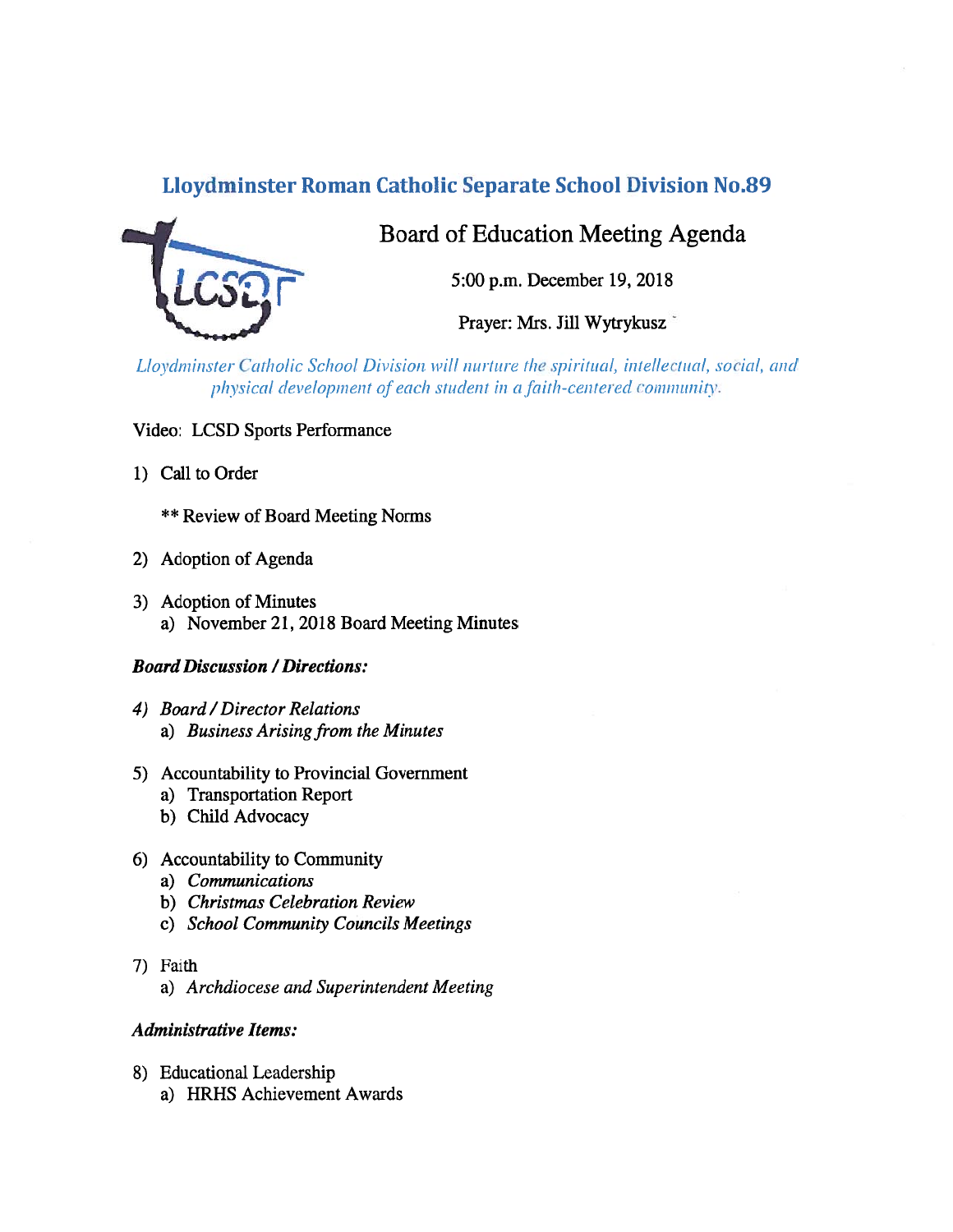- 9) Faith Leadership
	- a) Daughters of St. Paul
	- b) 60<sup>th</sup> Anniversary

# 10) Personnel Management

- a) Personnel Report
- 11) Information Items

 $\leq$ 

12) Correspondence a) Alberta Bishops letter Development of Peace

œ.

- 13) Identification of Emergent Items
- 14) Video: Twelve Grades of Christmas
- 15) Closing Prayer
- 16) Adjournment

# January Prayer: Mrs. Erin MacDuff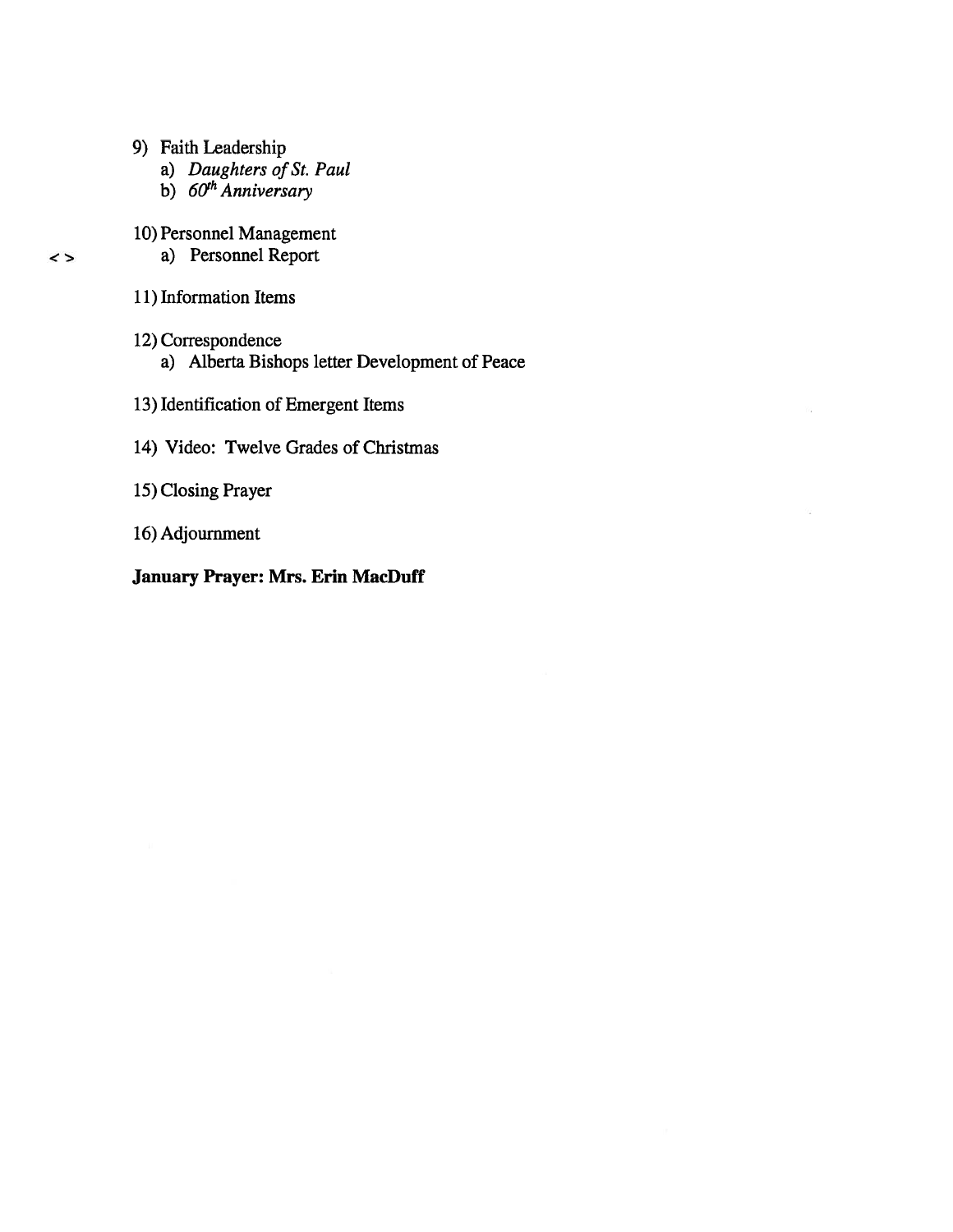### LLOYDMINSTER R.C.S.S.D. #89

## MINUTES OF THE REGULAR BOARD MEETING

#### Wednesday, December 19, 2018

TIME AND PLACE: The meeting commenced at 5:05 p.m. in the Board Room.

ATTENDANCE: Mrs. Paula Scott (Chair) Mrs. Michelle Rusteika Mrs. Laurie Makichuk Mrs. Jill Wytrykusz (arrived at 5:38 pm) Mrs. Erin MacDuff (arrived at 5:38 pm) Mr. Calvin Fendelet Mr. Chris Carnell

> Mr. Nigel McCarthy, Director of Education Mrs. Melanie Stelrnaschuk, Chief Financial Officer Ms. Glenda Kary, Deputy Director of Education Mr. Kevin Kusch, Deputy Director of Learning

#### ABSENT:

Prayer led by Mrs. Paula Scott.

Video: LCSD Sports Performance

| 18/12/19-01 | Mrs. Laurie Makichuk moved that the Board of Education approved |
|-------------|-----------------------------------------------------------------|
| Agenda      | the agenda, as presented.                                       |

#### **CARRIED**

18/12/19-02 Mrs. Laurie Makichuk moved that the Board of Education November 21, 2018 approve November 21, 2018 Board Meeting minutes, as presented. **Minutes** 

#### **CARRIED**

18/12/19-03 Mrs. Michelle Rusteika moved that the Board meeting move into a Closed Session closed session at 5:49 p.m.

## CARRIED

| 18/12/19-04 | Mrs. Jill Wytrykusz moved that the Board meeting move out |
|-------------|-----------------------------------------------------------|
| Reconvene   | of closed session at 7:07 p.m.                            |

## **CARRIED**